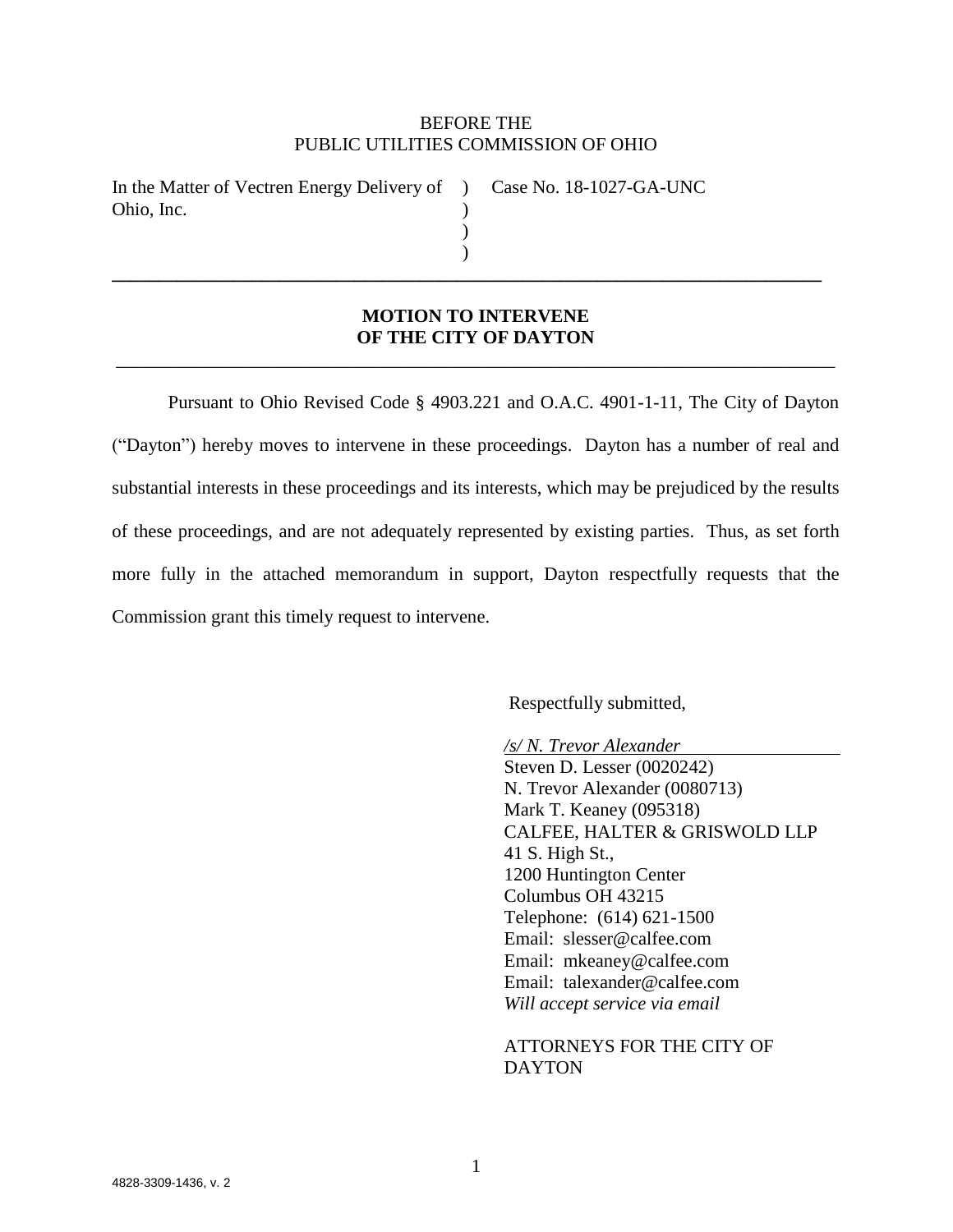### BEFORE THE PUBLIC UTILITIES COMMISSION OF OHIO

| In the Matter of Vectren Energy Delivery of ) Case No. 18-1027-GA-UNC |  |
|-----------------------------------------------------------------------|--|
| Ohio, Inc.                                                            |  |
|                                                                       |  |

## **MEMORANDUM IN SUPPORT OF THE MOTION TO INTERVENE OF THE CITY OF DAYTON**

\_\_\_\_\_\_\_\_\_\_\_\_\_\_\_\_\_\_\_\_\_\_\_\_\_\_\_\_\_\_\_\_\_\_\_\_\_\_\_\_\_\_\_\_\_\_\_\_\_\_\_\_\_\_\_\_\_\_\_\_\_\_\_\_\_\_\_\_\_\_\_\_\_\_\_\_\_

)

\_\_\_\_\_\_\_\_\_\_\_\_\_\_\_\_\_\_\_\_\_\_\_\_\_\_\_\_\_\_\_\_\_\_\_\_\_\_\_\_\_\_\_\_\_\_\_\_\_\_\_\_\_\_\_\_\_\_\_\_\_\_\_\_\_\_\_\_\_\_\_\_\_\_\_\_\_

### **I. Introduction**

In this proceeding Vectren Energy Delivery of Ohio, Inc. ("Vectren") seeks to establish new distribution rates, an alternative rate plan, and approval of revised tariffs (the "Application"). Vectren's Application will significantly impact customers through, among other things, revised rates, new or revised programs, and retail issues. The City of Dayton is a large customer in Vectren's territory, both directly and through Dayton residents. The City of Dayton accordingly has a real and substantial interest in this proceeding, and the Commission's disposition of this proceeding may impair or impede Dayton's ability to protect that interest. Thus, Dayton respectfully requests that the Commission grant its motion to intervene in this proceeding.

### **II. Legal Standard**

R.C. § 4903.221 provides that any "person who may be adversely affected by a public utilities commission proceeding" may intervene in the proceeding. The Commission's own rules reinforce the right to intervene:

> Upon timely motion, any person *shall be* permitted to intervene in a proceeding upon a showing that . . . [t]he person has a real and substantial interest in the proceeding, and the person is so situated that the disposition of the proceeding may, as a practical matter,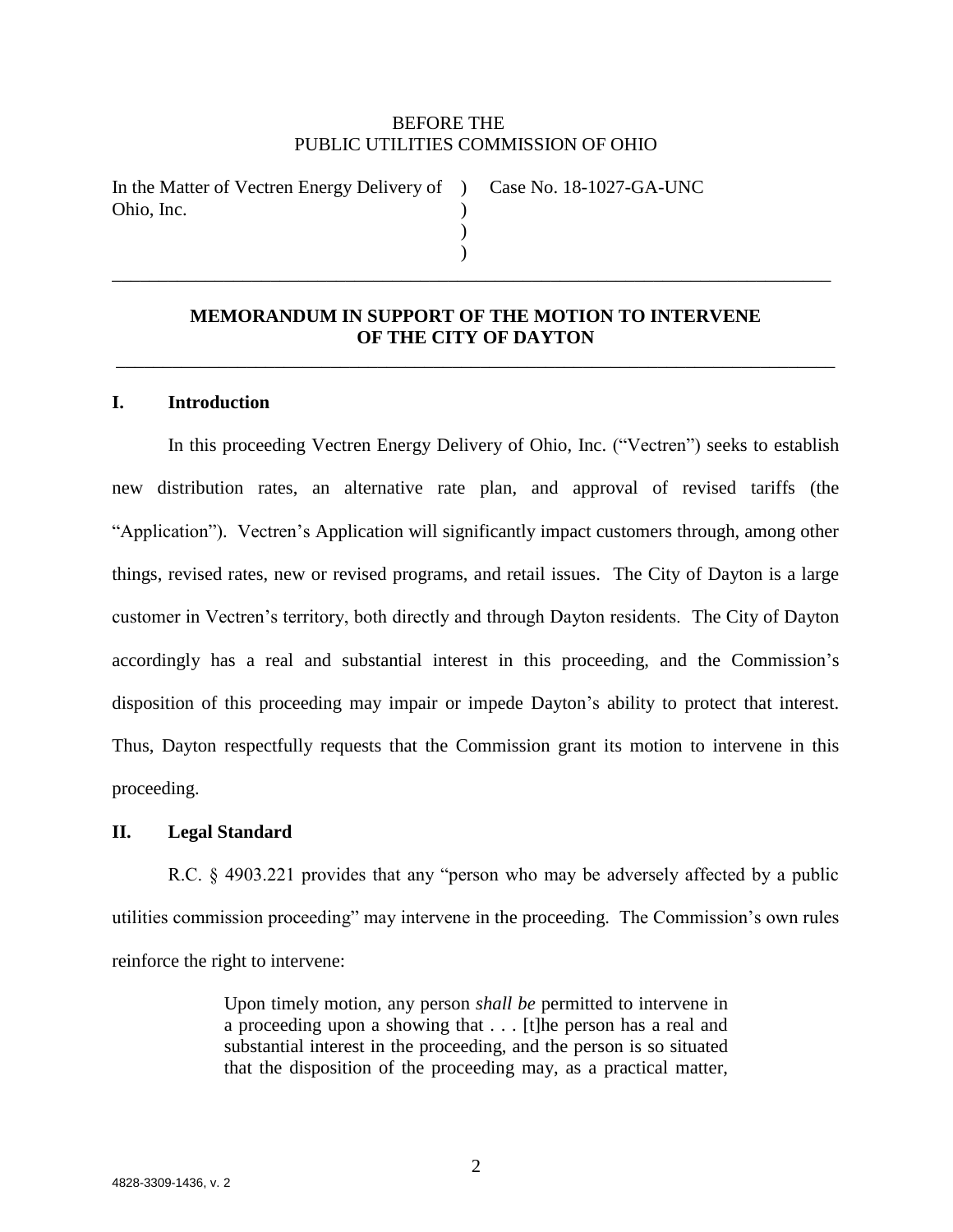impair or impede his or her ability to protect that interest, unless the person's interest is adequately represented by existing parties.

O.A.C. 4901-1-11(A) (emphasis added). "The regulation's text is very similar to Civ. R. 24 – the rule governing intervention in civil cases in Ohio – which is generally liberally construed in favor of intervention." *Ohio Consumers' Counsel v. Pub. Util. Comm.*, 111 Ohio St. 3d 384, 387 (2006) (internal quotations omitted). In considering a motion to intervene, the Commission's rule directs that the Commission should consider: the nature and extent of the intervenor's interest; the legal position advanced by the intervenor and its probable relation to the merits of the case; whether intervention will unduly prolong or delay the proceedings; whether the intervenor will significantly contribute to full development and equitable resolution of the factual issues; and the extent to which the intervenor's interest is represented by existing parties. *See* O.A.C. 4901-1-11(B)(1)-(5); *see also* R.C. § 4903.221(B)(1)-(4). Dayton's motion to intervene satisfies each of these factors.

#### **III. Argument**

#### **A. The Nature And Extent Of Dayton's Interest**

Dayton is directly affected by the Application as a large industrial customer in Vectren's service territory. Dayton is also impacted by the Application on behalf of its residents, who are all customers in Vectren's service territory and who are accordingly affected by the proposals in the Application. This indirect impact includes, among other things, the impact of the Application on economic development and low-income customers. The structure and pricing of Vectren's Application will directly impact both Dayton and its residents. As such, Dayton has a substantial interest in the outcome of this proceeding and in ensuring that the rates are established appropriately. That interest cannot be represented by any other party to this proceeding, as no other party to this proceeding represents Dayton's interest as a customer.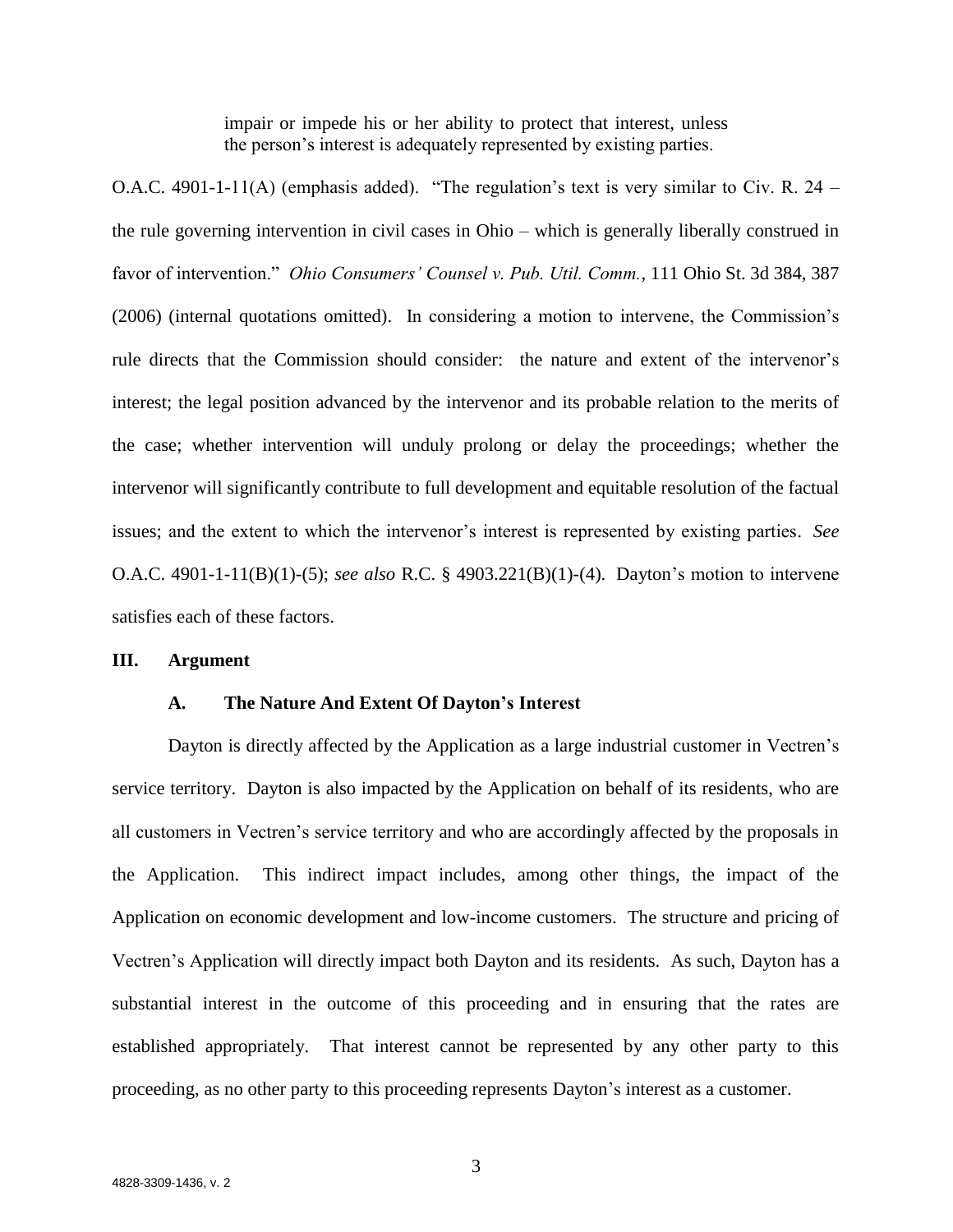### **B. The Legal Position Asserted By Dayton**

Dayton supports Vectren's goals of providing safe and reliable service. However, the specific details regarding how the Application is implemented may have a significant impact on Dayton. As such, Dayton seeks to intervene to ensure that Vectren's Application is implemented in an orderly manner consistent with all relevant legal principles.

## **C. Dayton's Intervention Will Not Unduly Prolong Or Delay The Proceedings**

The Application was filed on June 15, 2018. The Attorney Examiners have not established a deadline for intervention. As a result, Dayton's Motion to Intervene is timely and will not prejudice any existing parties or unduly prolong or delay the proceedings.<sup>1</sup>

## **D. Dayton Will Contribute To The Full Development Of Factual Issues And Dayton's Interests Are Not Already Represented By Existing Parties.**

Dayton is a large customer with extensive operations in Vectren's service territory, and as a result is uniquely situated to contribute to the full development of factual issues in this case. Dayton has substantial experience in Commission proceedings which experience may benefit the Commission's review of the Application.<sup>2</sup> Dayton's participation will significantly contribute to the full development and resolution of the issues raised by the Application. Dayton's interests are not already represented by existing parties, as no other party currently involved in this proceeding currently represents Dayton's interests as a customer or Dayton's interests regarding its residents.

## **IV. Conclusion**

 $\overline{a}$ 

<sup>&</sup>lt;sup>1</sup>See O.A.C. 4901:1-11(E) (providing that a motion to intervene "will not be considered timely if it is filed later than five days prior to the scheduled date of hearing or any specific deadline established by order of the commission for purposes of a particular proceeding").

<sup>2</sup> *See, e.g.*, Case No. 16-395-EL-SSO; Case No. 15-1830-EL-AIR; 12-426-EL-SSO; Case No. 08-1094-EL-SSO.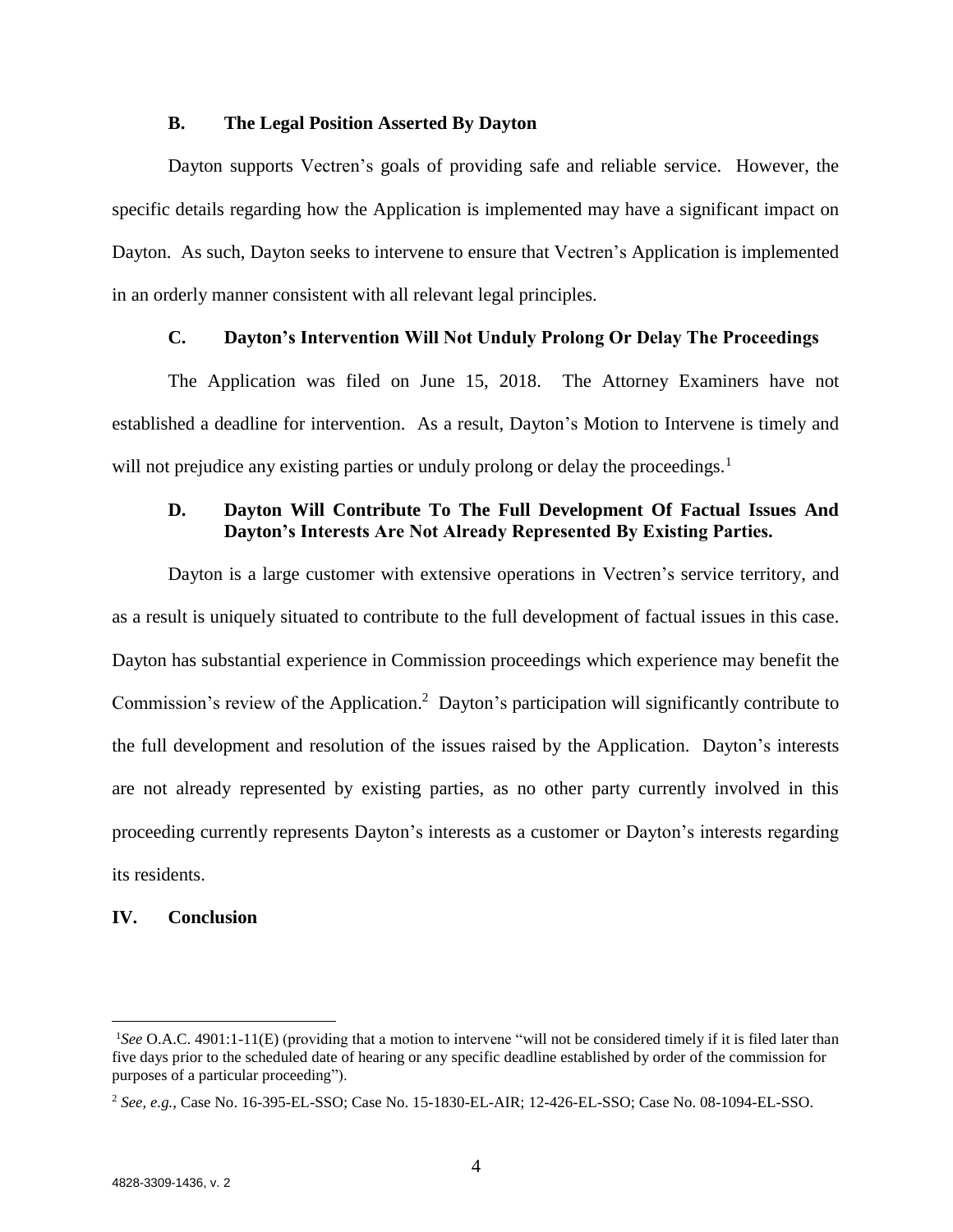WHEREFORE, Dayton respectfully requests that the Commission grant this Motion to

Intervene and allow Dayton to be made a party of record to this proceeding.

Respectfully submitted,

/s/ *N. Trevor Alexander* Steven D. Lesser (0020242) N. Trevor Alexander (0080713) Mark T. Keaney (095318) CALFEE, HALTER & GRISWOLD LLP 41 S. High St., 1200 Huntington Center Columbus OH 43215 Telephone: (614) 621-1500 Email: slesser@calfee.com Email: mkeaney@calfee.com Email: talexander@calfee.com *Will accept service via email*

## ATTORNEYS FOR THE CITY OF DAYTON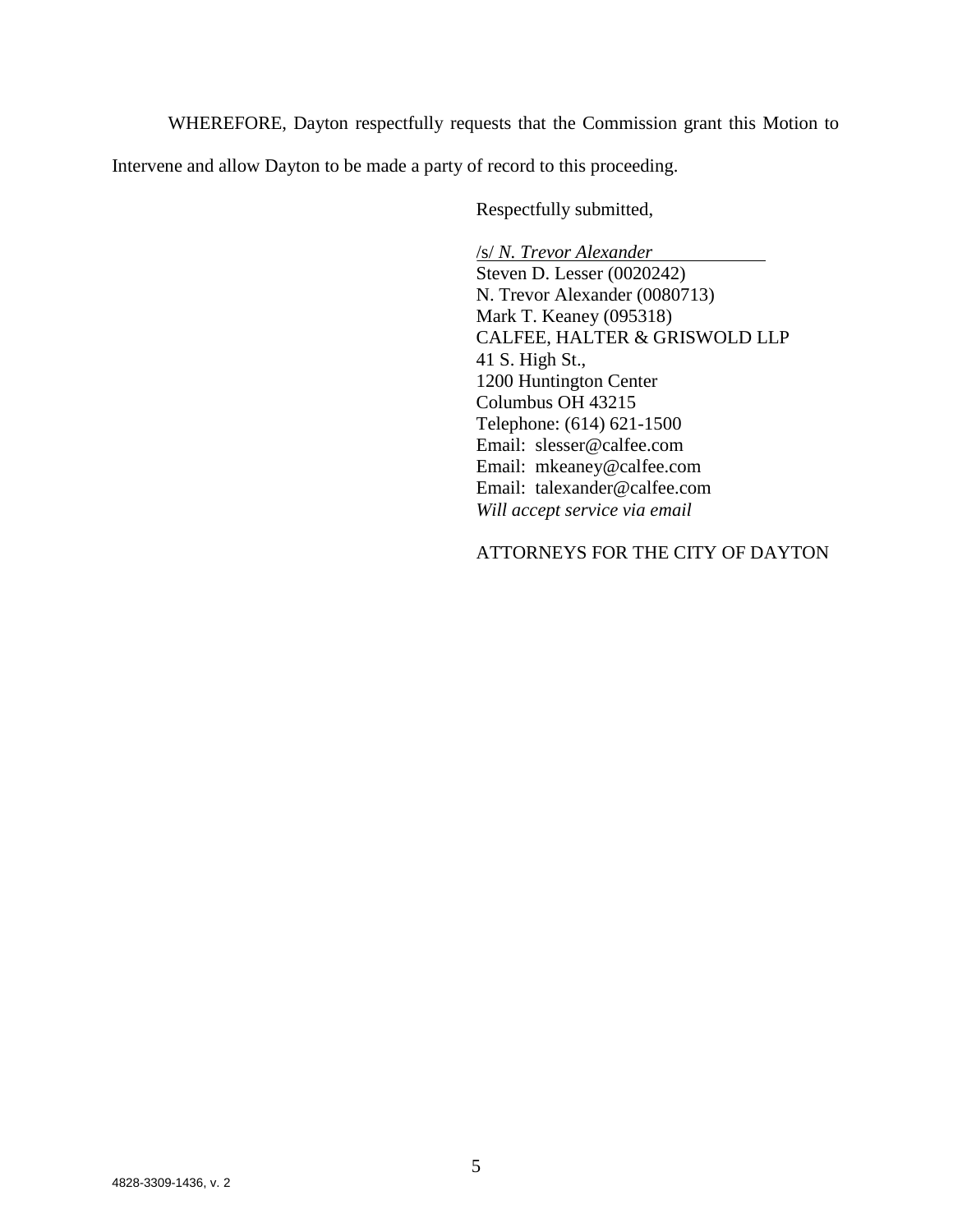# **CERTIFICATE OF SERVICE**

I certify that the foregoing was filed electronically through the Docketing Information System of the Public Utilities Commission of Ohio on this 28th day of June, 2018. The PUCO's e-filing system will electronically serve notice of the filing of this document on counsel for all parties.

> /*s/ N. Trevor Alexander* One of the Attorneys for The City of Dayton